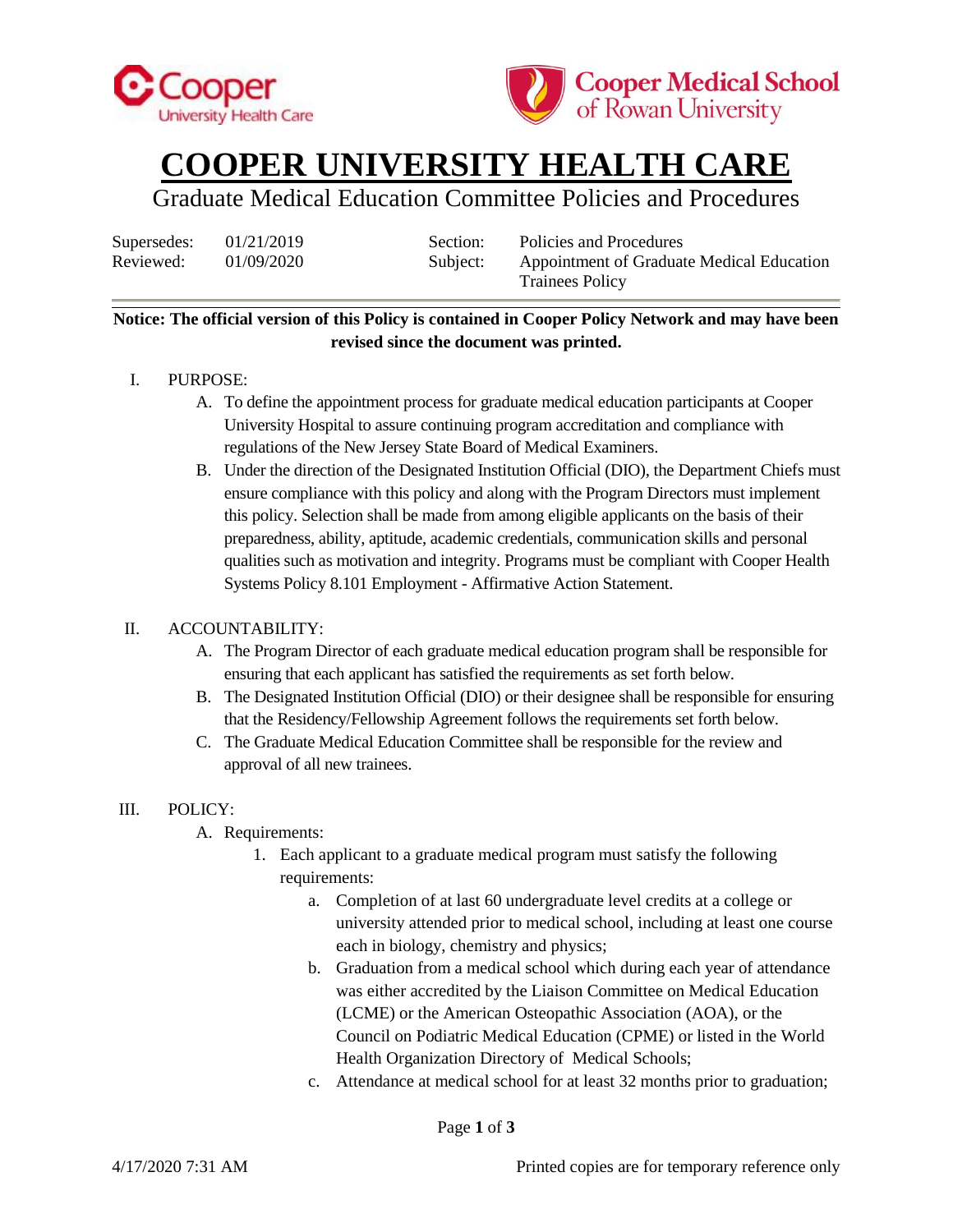



# **COOPER UNIVERSITY HEALTH CARE**

Graduate Medical Education Committee Policies and Procedures

Supersedes:  $01/21/2019$  Section: Policies and Procedures

| Reviewed: | 01/09/2020 |                                                                                  | Subject:<br>Appointment of Graduate Medical Education<br><b>Trainees Policy</b>                                                    |  |
|-----------|------------|----------------------------------------------------------------------------------|------------------------------------------------------------------------------------------------------------------------------------|--|
|           |            | d.                                                                               | Where clinical clerkships have been completed away from the site of a<br>medical school (not approved by the LCME or AOA or CPME), |  |
|           |            |                                                                                  | satisfactory completion of clinical clerkships of at least four weeks'                                                             |  |
|           |            |                                                                                  | duration in each of internal medicine, surgery, obstetrics and gynecology,                                                         |  |
|           |            |                                                                                  | pediatrics and psychiatry at hospitals which maintained at the time of the                                                         |  |
|           |            |                                                                                  | clerkship an accredited graduate medical education program in that field;                                                          |  |
|           |            | e.                                                                               | Each applicant must pass Step 1, Step 2 CK (Clinical Knowledge) and                                                                |  |
|           |            |                                                                                  | Step 2 CS (Clinical Skills) of the appropriate licensing exam prior to the                                                         |  |
|           |            |                                                                                  | commencement of the PGY-1. Prior to the end of PGY-2, the                                                                          |  |
|           |            |                                                                                  | applicant/resident must provide Cooper with evidence satisfactory to                                                               |  |
|           |            |                                                                                  | Cooper that he/she has taken and passed Step 3 of the appropriate                                                                  |  |
|           |            |                                                                                  | licensing exam in order to advance to PGY-3 and receive a Resident                                                                 |  |
|           |            |                                                                                  | Agreement for PGY-3 or above. The resident must also complete any                                                                  |  |
|           |            |                                                                                  | program specific requirements in order to receive a certificate of                                                                 |  |
|           |            |                                                                                  | completion of residency training.                                                                                                  |  |
|           |            | f.                                                                               | Foreign Medical Graduates must have a valid ECFMG certificate.                                                                     |  |
|           |            | g.                                                                               | The applicant has not been and is not at the time of application the                                                               |  |
|           |            |                                                                                  | subject of disciplinary action by any State licensure agency, has no                                                               |  |
|           |            |                                                                                  | criminal convictions, and not impaired to a degree which renders the                                                               |  |
|           |            |                                                                                  | applicant unable to practice medicine; the DIO may approve an                                                                      |  |
|           |            |                                                                                  | exception to this under extraordinary circumstances.                                                                               |  |
|           |            | h.                                                                               | All medical school graduates must qualify for registration (PGY-1)                                                                 |  |
|           |            |                                                                                  | permit or licensure (PGY-3 and beyond) as issued by the New Jersey                                                                 |  |
|           |            |                                                                                  | State Board of Medical Examiners.                                                                                                  |  |
|           | 2.         | The Residency/Fellowship Agreement for each graduate medical education           |                                                                                                                                    |  |
|           |            |                                                                                  | participant shall conform to ACGME/AOA/CPME requirements and shall not                                                             |  |
|           |            |                                                                                  | require residents to sign a non-competition agreement.                                                                             |  |
|           |            | 3. Transfer-Prior to Acceptance of a resident transferring from another program, |                                                                                                                                    |  |
|           |            | the program director must:                                                       |                                                                                                                                    |  |
|           |            | a.                                                                               | Obtain written or electronic verification of previous educational                                                                  |  |
|           |            |                                                                                  | experiences and a summative competency-based performance evaluation                                                                |  |
|           |            |                                                                                  | of the transferring resident.                                                                                                      |  |
|           |            | $\mathbf{b}$ .                                                                   | Provide the Subcommittee on Credentials with documentation of                                                                      |  |
|           |            |                                                                                  | educational experiences and summative competency based performance                                                                 |  |
|           |            |                                                                                  | evaluation. The Subcommittee on Credentials will not recommend the                                                                 |  |
|           |            |                                                                                  |                                                                                                                                    |  |